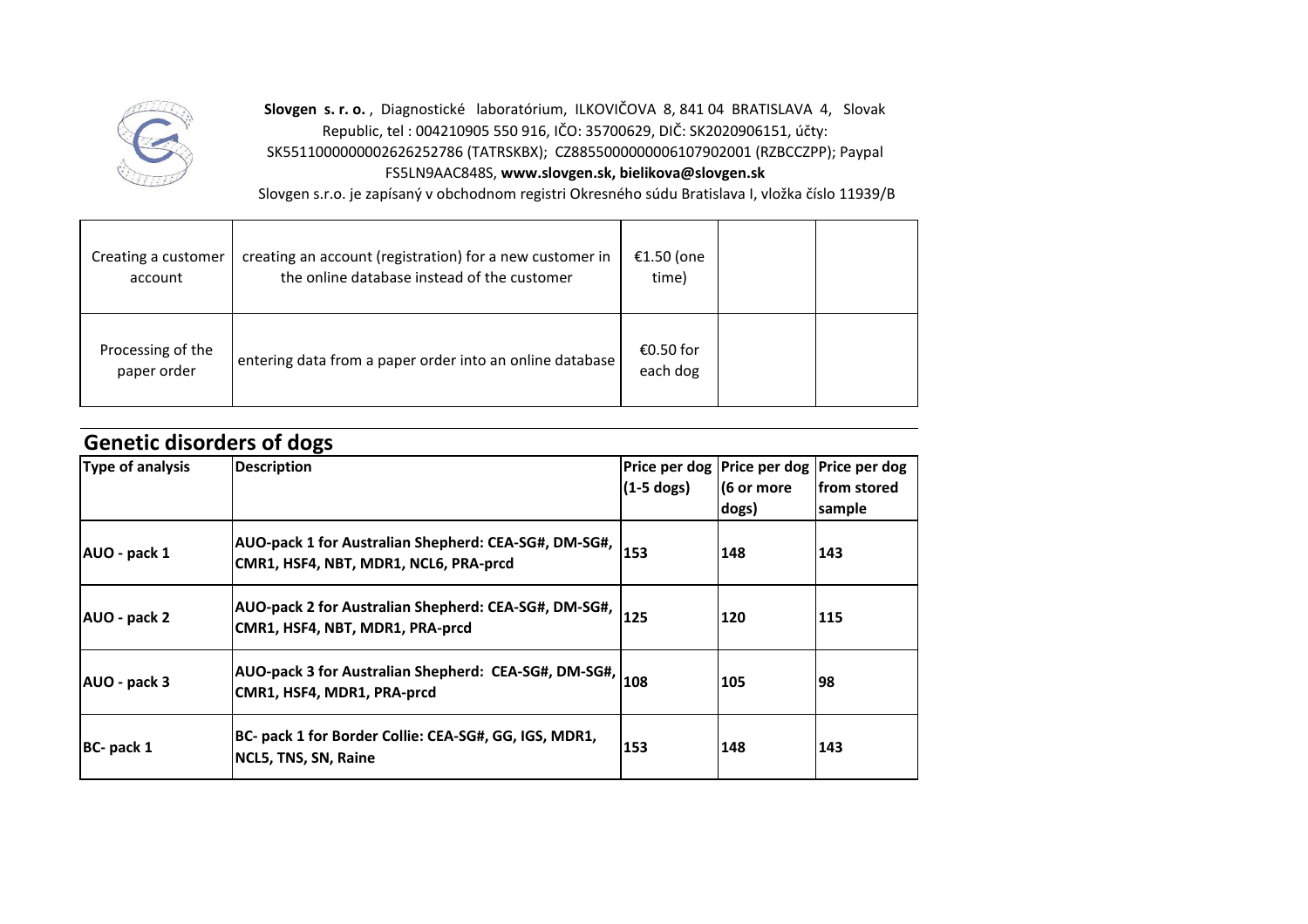| BC- pack 2        | BC- pack 2 for Border Collie: CEA-SG#, GG, IGS, MDR1,<br>TNS, SN, Raine                | 125 | 120 | 115 |
|-------------------|----------------------------------------------------------------------------------------|-----|-----|-----|
| <b>BOM-pack1</b>  | BOM-pack1: SDCA1, SDCA2, CJM, CACA for Belgian<br><b>Shepherd</b>                      | 144 | 139 | 134 |
| <b>BOM-pack2</b>  | BOM-pack2: SDCA1,SDCA2,CJM,CACA+DM-SG for<br><b>Belgian Shepherd</b>                   | 184 | 179 | 174 |
| <b>BOM-pack3</b>  | BOM-pack3: SDCA1,SDCA2,CJM,CACA+DM-SG, locus D<br>(d1) for Belgian Shepherd            | 210 | 205 | 200 |
| BSO-pack1         | BSO-pack1 for White swiss shepherd (DM-SG partner lab<br>+ DNA-profile + MDR1)         | 92  | 87  | 82  |
| COL-pack 1        | COL-pack 1 for Collies: CEA-SG#, DM-SG#, CN-GCS, IPD,<br>JRD, MDR1                     | 130 | 125 | 120 |
| <b>COL-pack 2</b> | COL-pack 2 for Collies: CEA-SG#, DM-SG#, CDPA / CDDY<br>(IVDD), CN-GCS, IPD, MDR1      | 140 | 135 | 130 |
| COL-pack 3        | COL-pack 3 for Collies: CEA-SG#, DM-SG#, CN-GCS, HUU,<br>JRD, IPD, MDR1                | 157 | 152 | 147 |
| COL-pack 4        | COL-pack 4 for Collies: CEA-SG#, DM-SG#, CDPA / CDDY<br>(IVDD), CN-GCS, JRD, IPD, MDR1 | 167 | 162 | 157 |
| COL-pack 5        | COL-pack 5 for Collies: CEA-SG#, DM-SG#, DMS, CN-GCS,<br>JRD, IPD, MDR1                | 190 | 185 | 180 |
| CSW-pack1         | CSW-pack1 for czechoslovakian wolfdog: DM-SG +<br><b>DWAF + FGF5</b>                   | 87  | 82  | 77  |
| CSW-pack2         | CSW-pack2 for czechoslovakian wolfdog: DM-SG +<br>DWAF + FGF5 + DNA-profile            | 117 | 112 | 107 |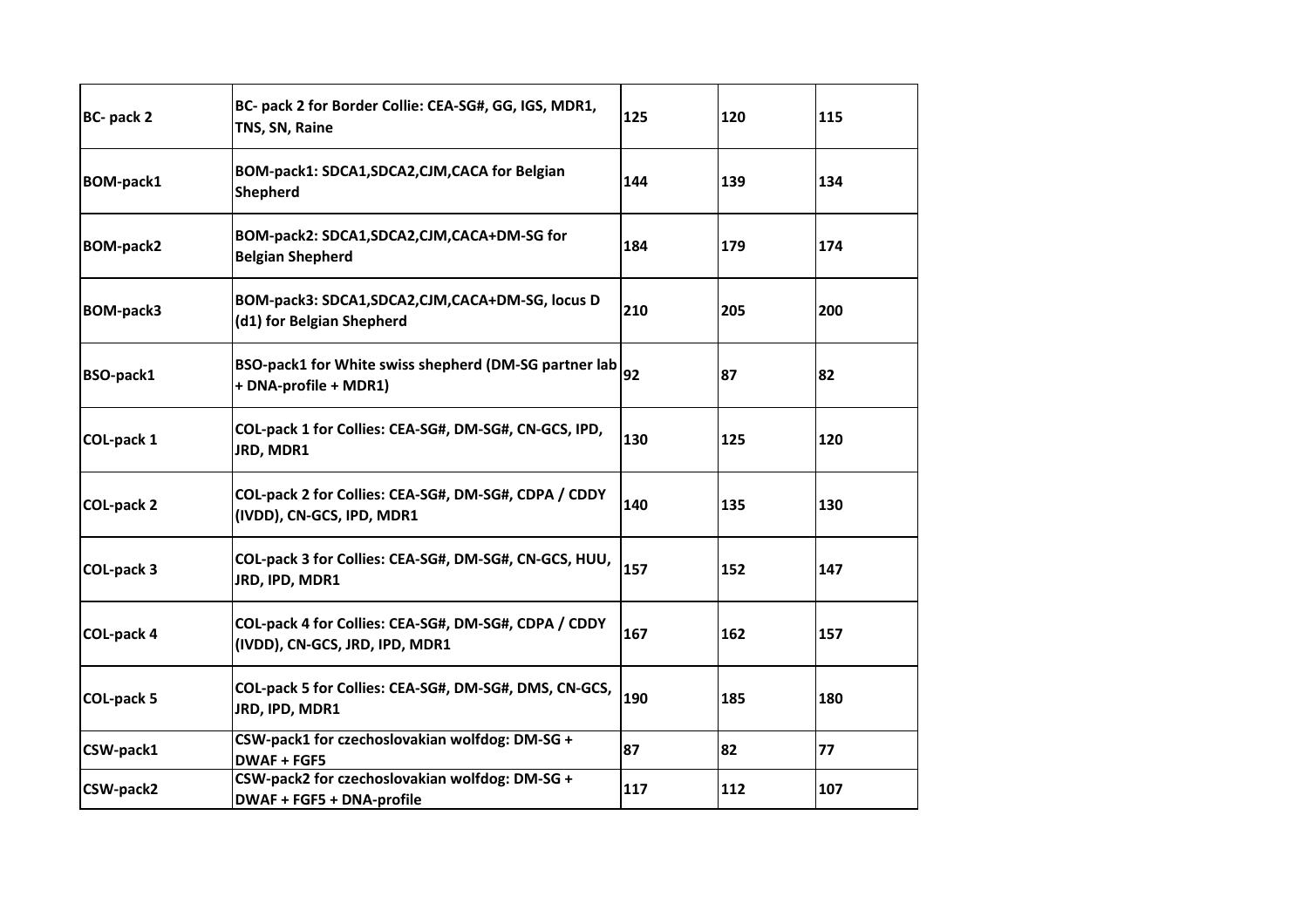| CSW-pack3          | CSW-pack3 for czechoslovakian wolfdog: DM-SG +<br>DWAF + FGF5 + MDR1             | 107 | 102 | 97  |
|--------------------|----------------------------------------------------------------------------------|-----|-----|-----|
| CSW-pack4          | CSW-pack4 for czechoslovakian wolfdog: DM-SG +<br>DWAF + FGF5 + HUU + MDR1       | 127 | 122 | 117 |
| FBD-pack 1         | FBD-pack 1 for French Bulldog: DM-SG, CMR1, CDPA /<br>CDDY (IVDD), CYS-FBD, HSF4 | 105 | 100 | 95  |
| GR-pack 1          | GR-pack 1 for Golden Retriever: ICT-A, GRMD, GR-PRA1,<br>GR-PRA2, PRA-prcd       | 115 | 110 | 105 |
| GS-pack1           | GS-pack1 for german shepherd: DM-SG + DWAF + FGF5                                | 87  | 82  | 77  |
| GS-pack2           | GS-pack2 for german shepherd: DM-SG + DWAF + FGF5 +<br><b>DNA-profile</b>        | 117 | 112 | 107 |
| GS-pack3           | GS-pack3 for german shepherd: DM-SG + DWAF + FGF5 +<br>MDR1                      | 107 | 102 | 97  |
| GS-pack4           | GS-pack4 for german shepherd: DM-SG + DWAF + FGF5 +<br>HUU + MDR1                | 127 | 122 | 117 |
| SHET-pack 1        | SHET-pack1: CEA-SG#, DM-SG#, MDR1, PRA-shet, vWDIII  125                         |     | 120 | 115 |
| <b>SHET-pack 2</b> | SHET-pack2: CEA-SG#, DM-SG#, IPD, MDR1, PRA-shet                                 | 127 | 122 | 117 |
| <b>SHET-pack 3</b> | SHET-pack3: CEA-SG#, DM-SG#, IPD, MDR1, PRA-shet,<br><b>vWDIII</b>               | 147 | 142 | 137 |
| <b>SHET-pack 4</b> | SHET-pack4: CEA-SG#, DMS, DM-SG#, IPD, MDR1, vWDIII 157                          |     | 152 | 147 |
| SHET-pack 5        | SHET-pack5: CEA-SG#, DM-SG#, MDR1, PRA-BBS2,<br><b>vWDIII</b>                    | 125 | 120 | 115 |
| SHET-pack 6        | SHET-pack6: CEA-SG#, DM-SG#, IPD, MDR1, PRA-BBS2                                 | 127 | 122 | 117 |
| SHET-pack 7        | SHET-pack7: CEA-SG#, DM-SG#, IPD, MDR1, PRA-BBS2,<br><b>vWDIII</b>               | 147 | 142 | 137 |
| SHET-pack1-4_BBS2  | SHET-pack1-4 BBS2: add PRA-BBS2 to pack 1, 2, 3 or 4                             | 25  | 23  | 20  |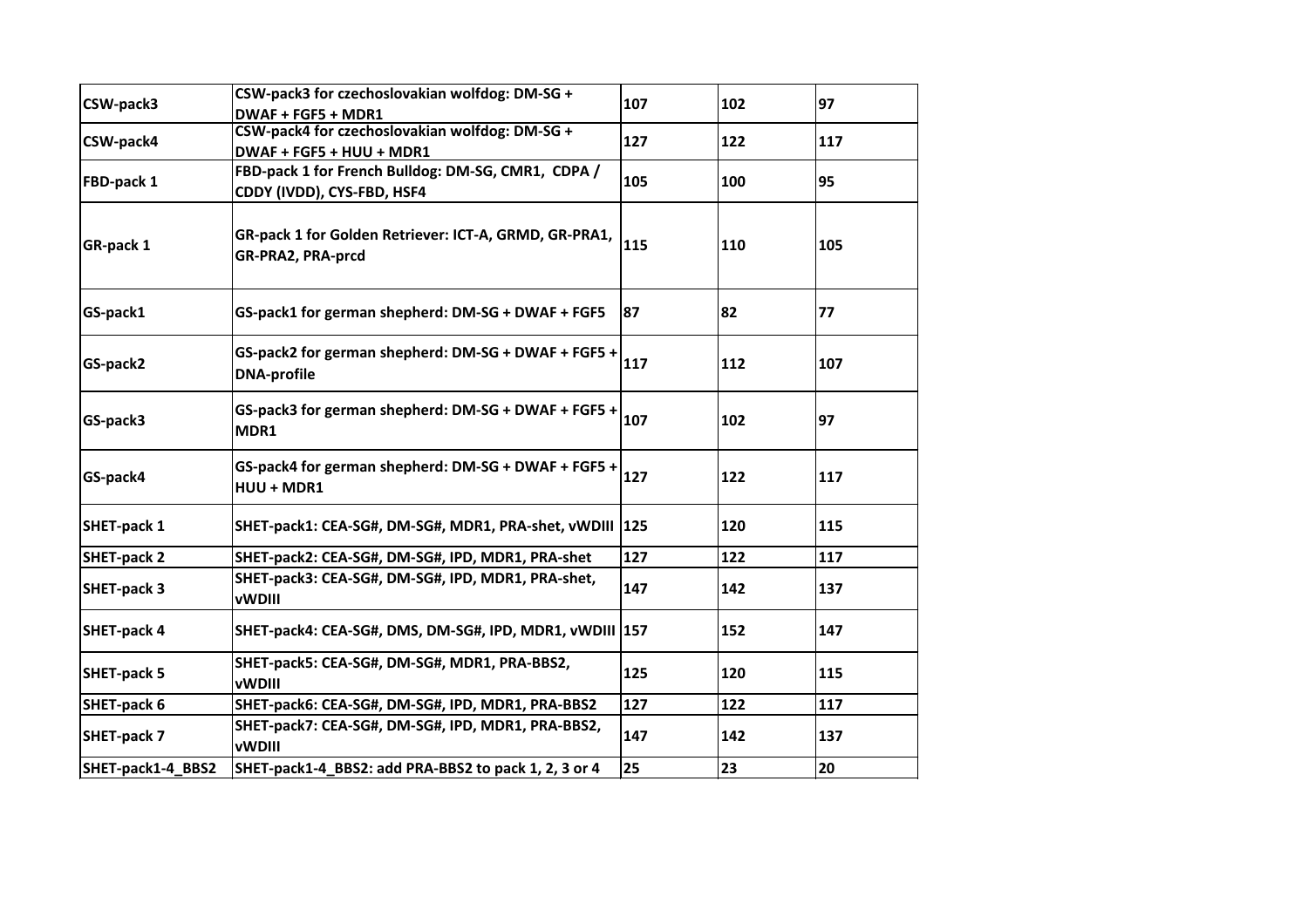|                           | AHE - Alaskan Husky Encephalopathy for Alaskan                                                                                                                                                                           |    |    |    |
|---------------------------|--------------------------------------------------------------------------------------------------------------------------------------------------------------------------------------------------------------------------|----|----|----|
| <b>AHE</b>                | malamute, Siberian husky                                                                                                                                                                                                 | 45 | 40 | 35 |
| <b>AMPn</b>               | AMPn Alaskan malamute polyneuropathy                                                                                                                                                                                     | 38 | 33 | 28 |
| <b>CEA-EVG#</b>           | CEA-EVG: Collie eye anomaly partner lab EVG                                                                                                                                                                              | 60 | 60 | 60 |
| CEA-SG#, partner lab      | CEA-SG partner lab                                                                                                                                                                                                       | 50 | 45 | 40 |
| CDPA / CDDY (IVDD)        | CDPA / CDDY (IVDD) - Chondrodysplasia,<br>chondrodystrophy and risk of Intervertebral Disc Disease<br>for Dachshunds, Welsh Corgi, Pekingese, Shih Tzu, Cocker<br>Spaniel, French Bulldog and Beagle.                    | 50 | 45 | 40 |
| <b>CJM</b>                | CJM - Cardiomyopathy with juvenile mortality                                                                                                                                                                             | 48 | 43 | 38 |
| <b>CKCSID*</b>            | CKCSID dry eye curly coat syndrome for Cavalier King<br>Charles Spaniel - congenital keratoconjuctivitis sicca and<br>ichthyosiform dermatosis                                                                           | 38 | 33 | 28 |
| <b>CLPS</b>               | CLPS - Cleft Lip/Palate and Syndactyly                                                                                                                                                                                   | 45 | 40 | 35 |
| CLPS+CP1                  | CLPS + CP1                                                                                                                                                                                                               | 80 | 75 | 70 |
| <b>CMO</b>                | CMO-Craniomandibular osteopathy - for terriers                                                                                                                                                                           | 40 | 35 | 30 |
| CMR1                      | CMR1: Canine multifocal retinopathy type 1 in Great<br>Pyrenees, English Mastiffs, Bullmastiffs, Cane Corso,<br>Dogue de Bordeaux, English Bulldog, American Bulldog,<br>Pero se Presa Canario and Australian shepherds! | 35 | 30 | 25 |
| $CN*-GCS$                 | CN-GCS: Cyclic Neutropenia (CN) - GREY COLLIE<br><b>SYNDROME</b> - grey collie, smooth and rough collie                                                                                                                  | 38 | 33 | 28 |
| <b>CNM</b>                | CNM: Centronuclear Myopathy)/ HMLR (Hereditary<br>myopathy of Labrador retrievers)                                                                                                                                       | 30 | 25 | 20 |
| Congenital<br>Ichthyosis* | ICTA-Congenital Ichthyosis* for Golden retriever                                                                                                                                                                         | 38 | 33 | 28 |
| CP1                       | CP1-Cleft Lip/Palate                                                                                                                                                                                                     | 45 | 40 | 35 |
| <b>CSNB</b>               | <b>CSNB: Congenital Stationary Night Blindness for Briard</b>                                                                                                                                                            | 30 | 25 | 20 |
| <b>CYS-FBD</b>            | Cystinuria for French and English Bulldog, 3 mutations                                                                                                                                                                   | 60 | 55 | 50 |
| CYS-NF/LS                 | Cystinuria: for Newfoundland dogs and Landseer                                                                                                                                                                           | 35 | 30 | 25 |
| <b>DCM</b>                | DCM - Dilated Cardiomyopathy, doberman                                                                                                                                                                                   | 40 | 35 | 30 |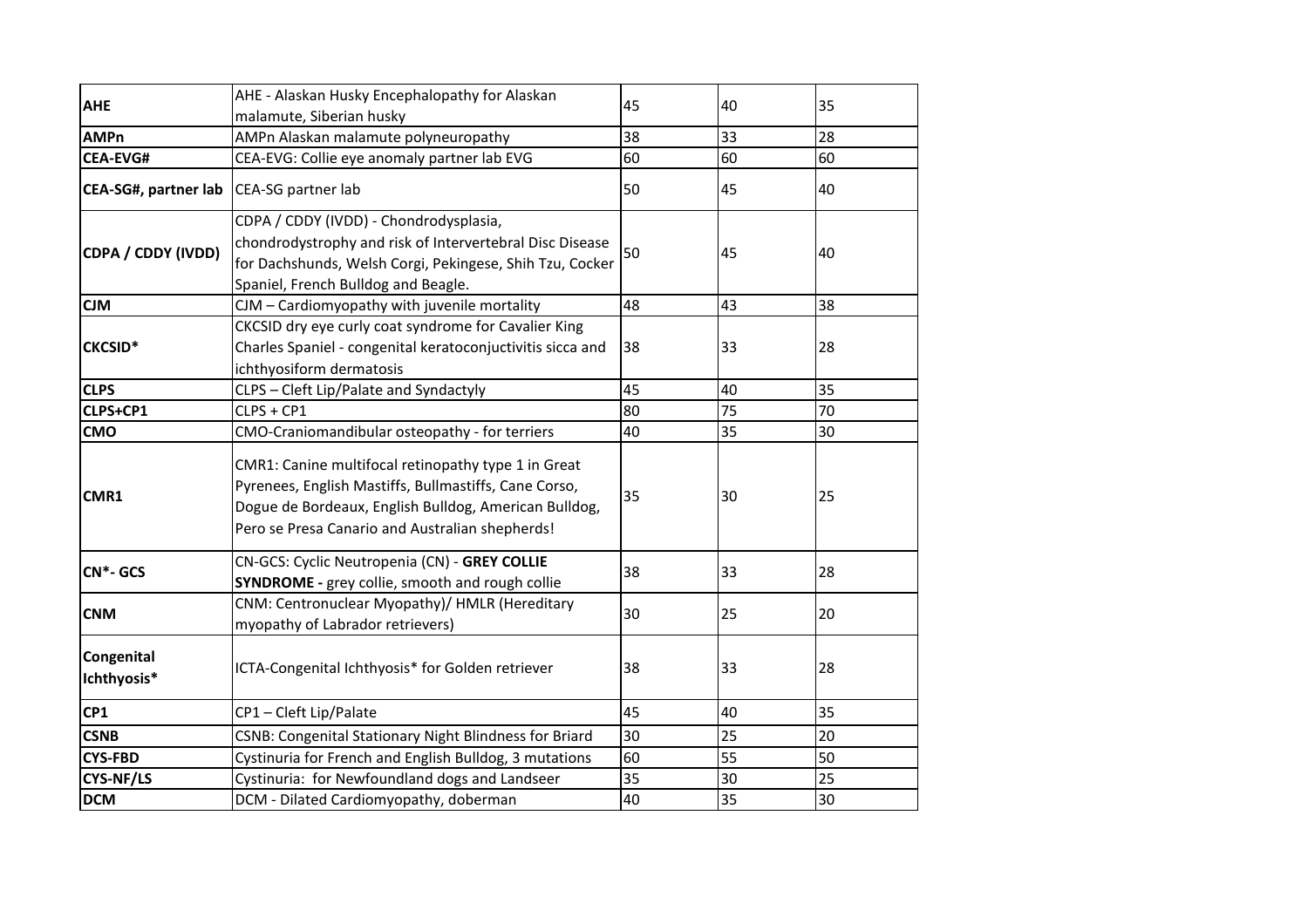| deficit Fa VII                              | Factor VII deficiency                                                                                                                                             | 43 | 38 | 33 |
|---------------------------------------------|-------------------------------------------------------------------------------------------------------------------------------------------------------------------|----|----|----|
| DM-SG#, partner lab                         | DM-SG: SOD1 exon 2, performed by partner lab                                                                                                                      | 50 | 45 | 40 |
| DM - BSP exon 1                             | DM - BSP exon 1: Degenerative myelopathy for Bernese<br>mountain dog                                                                                              | 35 | 30 | 25 |
| <b>DMS</b>                                  | DMS - Dermatomyositis Pan2/MAP3K7CL/DLA-<br>DRB1*002:01 for collies and shelties                                                                                  | 73 | 68 | 63 |
| <b>DNA</b> profile                          | DNA profile: STR-21 loci + amelogenin (ISAG)                                                                                                                      | 42 | 37 | 32 |
| <b>DWARF</b>                                | DWARF: dwarfism: pituary nanism                                                                                                                                   | 30 | 25 | 20 |
| <b>Dwarf-LABR</b>                           | Dwarf-LABR - skeletal dysplasia 2 (SD2) for Labrador                                                                                                              | 40 | 35 | 30 |
| <b>EFS</b>                                  | EFS: Episodic Falling Syndrome for Cavalier King Charles<br>Spaniel                                                                                               | 35 | 30 | 25 |
| EIC - SG                                    | EIC-SG: Exercise-induced collapse                                                                                                                                 | 45 | 40 | 35 |
| <b>FN</b>                                   | FN: Familial Nephropathy - English Cocker Spaniels                                                                                                                | 35 | 30 | 25 |
| <b>FUCA</b>                                 | FUCA- Fucosidosis in English Springer Spaniels                                                                                                                    | 35 | 30 | 25 |
| <b>Glaucoma in Border</b><br><b>Collies</b> | GG - Goniodysgenesis and glaucoma for Border Collies,<br>Flat coated retriever, Leonberger, Dandie dinmont terrier, 40<br>Basset, Magyar Viszla, Golden retriever |    | 35 | 30 |
| <b>GLD</b>                                  | GLD-WHWT: Globoid-cell-leukodystrophy-terrier-typ                                                                                                                 | 46 | 41 | 36 |
| <b>GRMD</b>                                 | GRMD - Golden retriever muscular dystrophy                                                                                                                        | 40 | 35 | 30 |
| GR-PRA1*                                    | GR-PRA1*: for Golden retriever                                                                                                                                    | 38 | 33 | 28 |
| GR-PRA2*                                    | GR-PRA2*: for Golden retriever                                                                                                                                    | 38 | 33 | 28 |
| HC/HSF4*                                    | HC/HSF4*: hereditary cataract australian shepherd,<br>Staffordshire Bull Terrier a Boston Terrier                                                                 | 38 | 33 | 28 |
| <b>HEM-P2Y12</b>                            | HEM-P2Y12 Hemorrhage - P2Y12 receptor (Greater Swiss<br>Mountain dog)                                                                                             | 40 | 35 | 30 |
| lhuu*                                       | HUU*: hyperuricosuria                                                                                                                                             | 38 | 33 | 28 |
| <b>ICT-A</b>                                | ICT-A: Congenital Ichthyosis* for Golden retriever                                                                                                                | 38 | 33 | 28 |
| lıgs                                        | IGS: Imerslund-Gräsbeck syndrom (Border collie)                                                                                                                   | 40 | 35 | 30 |
| <b>IMGD</b>                                 | IMGD - Inherited Myopathy in Great Danes                                                                                                                          | 45 | 40 | 35 |
| <b>IPD</b>                                  | IPD - Inflammatory pulmonary disease                                                                                                                              | 38 | 33 | 28 |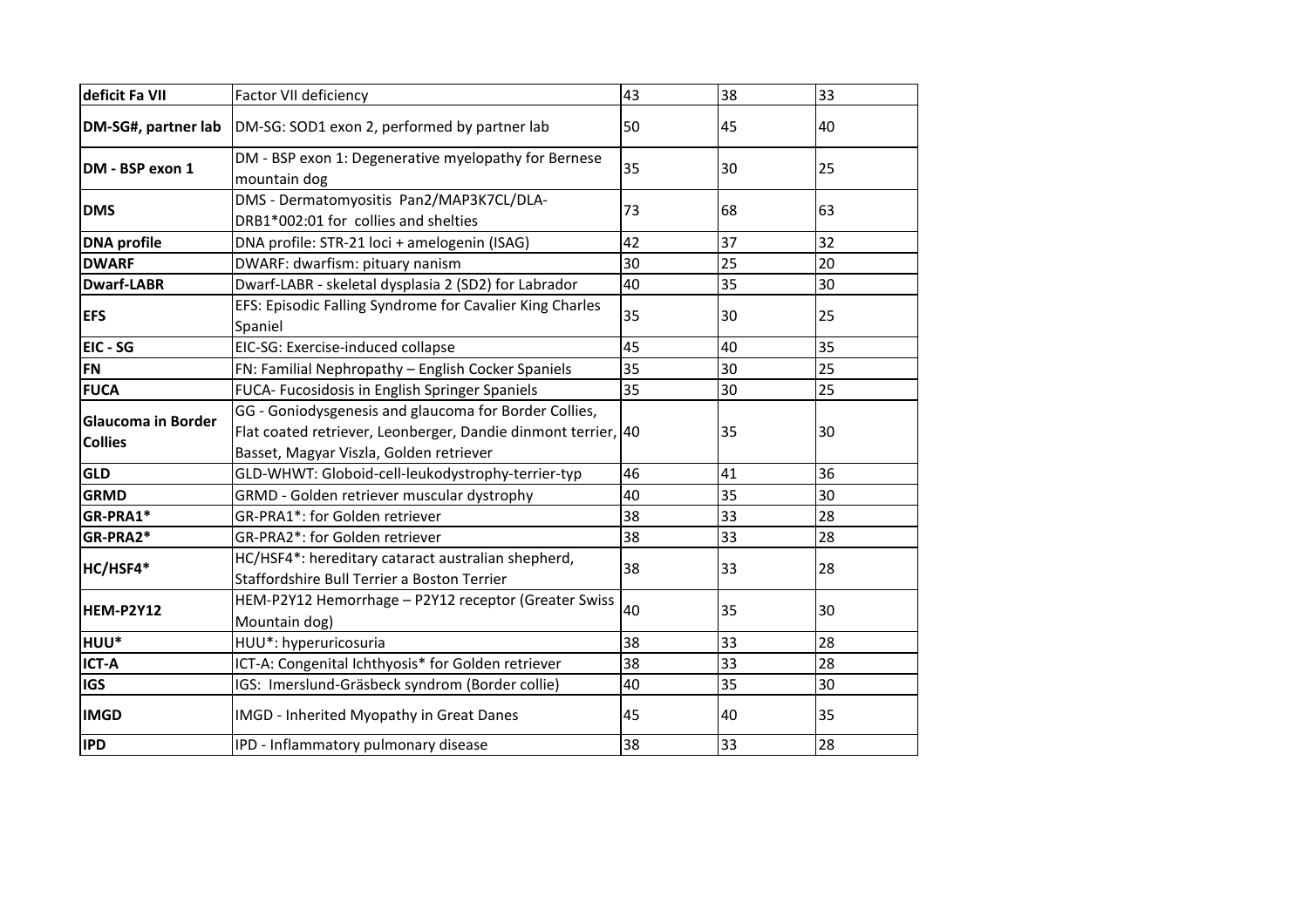| IVDD (CDPA / CDDY) | IVDD/ Chondrodysplasia, chondrodystrophy and risk of<br>Intervertebral Disc Disease: Dachshunds, Welsh Corgi,<br>Pekingese, Shih Tzu, Cocker Spaniel, French Bulldog and<br><b>Beagle</b> | 45 | 40 | 35 |
|--------------------|-------------------------------------------------------------------------------------------------------------------------------------------------------------------------------------------|----|----|----|
|                    |                                                                                                                                                                                           |    |    |    |
| <b>JLPP</b>        | JLPP - Juvenile Laryngeal Paralysis & Polyneuropathy<br>(JLPP) - Rottweiler, Black Russian Terriers                                                                                       | 40 | 35 | 30 |
| <b>JME</b>         | JME - Juvenile Myoclonic Epilepsy - Rhodesian Ridgeback                                                                                                                                   | 40 | 35 | 30 |
| <b>JRD</b>         | JRD - Juvenile renal dysplasia - several breeds                                                                                                                                           | 40 | 35 | 30 |
| <b>KRT71</b>       | KRT71: Curly coat/ kučeravosť u psov                                                                                                                                                      | 35 | 30 | 25 |
| $L-2-HGA*$         | L-2-HGA - L-2-hydroxyglutaric aciduria in Staffordshire<br>bull terriers                                                                                                                  | 38 | 33 | 28 |
| <b>LPPN</b>        | LPPN - Laryngeal Paralysis and Polyneuropathy                                                                                                                                             |    |    |    |
| <b>MDL</b>         | MDL- Muscular dystrophy for Landseer                                                                                                                                                      | 45 | 40 | 35 |
| $MH*$              | MH*: Malignant Hyperthermia, all dogs                                                                                                                                                     | 38 | 33 | 28 |
| MDR1               | MDR1: multidrug resistance gene - direct detection of<br>nt230(del4)                                                                                                                      | 30 | 25 | 20 |
| <b>MLS</b>         | MLS: Musladin-Leuke Syndrom (Beagle)                                                                                                                                                      | 35 | 30 | 25 |
| <b>NAD-PAP</b>     | NAD: Neuroaxonal dystrophy for Papillons                                                                                                                                                  | 43 | 38 | 33 |
| <b>NAD-ROT</b>     | NAD: Neuroaxonal dystrophy for Rottweiler                                                                                                                                                 | 43 | 38 | 33 |
| Nar-LR             | Narcolepsy: Labrador Retriever                                                                                                                                                            | 35 | 30 | 25 |
| Nar-Dob            | Narcolepsy: Dobermann                                                                                                                                                                     | 40 | 35 | 30 |
| <b>NBT</b>         | NBT: Bob Tail/ Short Tail                                                                                                                                                                 | 36 | 31 | 26 |
| <b>NEWS</b>        | NEWS: Neonatal encephalopathy with seizures -<br><b>Standard Poodle</b>                                                                                                                   | 35 | 30 | 25 |
| <b>NCCD</b>        | NCCD: Neonatal cerebellar cortical degeneration -<br>cerebellar abiotrophy - Beagle                                                                                                       | 40 | 35 | 30 |
| NCL5               | NCL5: (neuronal ceroid lipofuscinosis - for Border collie                                                                                                                                 | 35 | 30 | 25 |
| <b>NCL</b>         | NCL : (neuronal ceroid lipofuscinosis - for Tibetan<br><b>Terriers</b>                                                                                                                    | 35 | 30 | 25 |
| NCL6*              | NCL6*: (neuronal ceroid lipofuscinosis - for Australian<br>Shepherd                                                                                                                       | 38 | 33 | 28 |
| OCA-2              | OCA-2 - Spitz - Oculocutaneous albinism type 2                                                                                                                                            | 45 | 40 | 35 |
| <b>OCA-4 Bull</b>  | OCA - Oculocutaneous albinism Bullmastiff (c.1287delC in<br>gene SLC45A2)                                                                                                                 | 45 | 40 | 35 |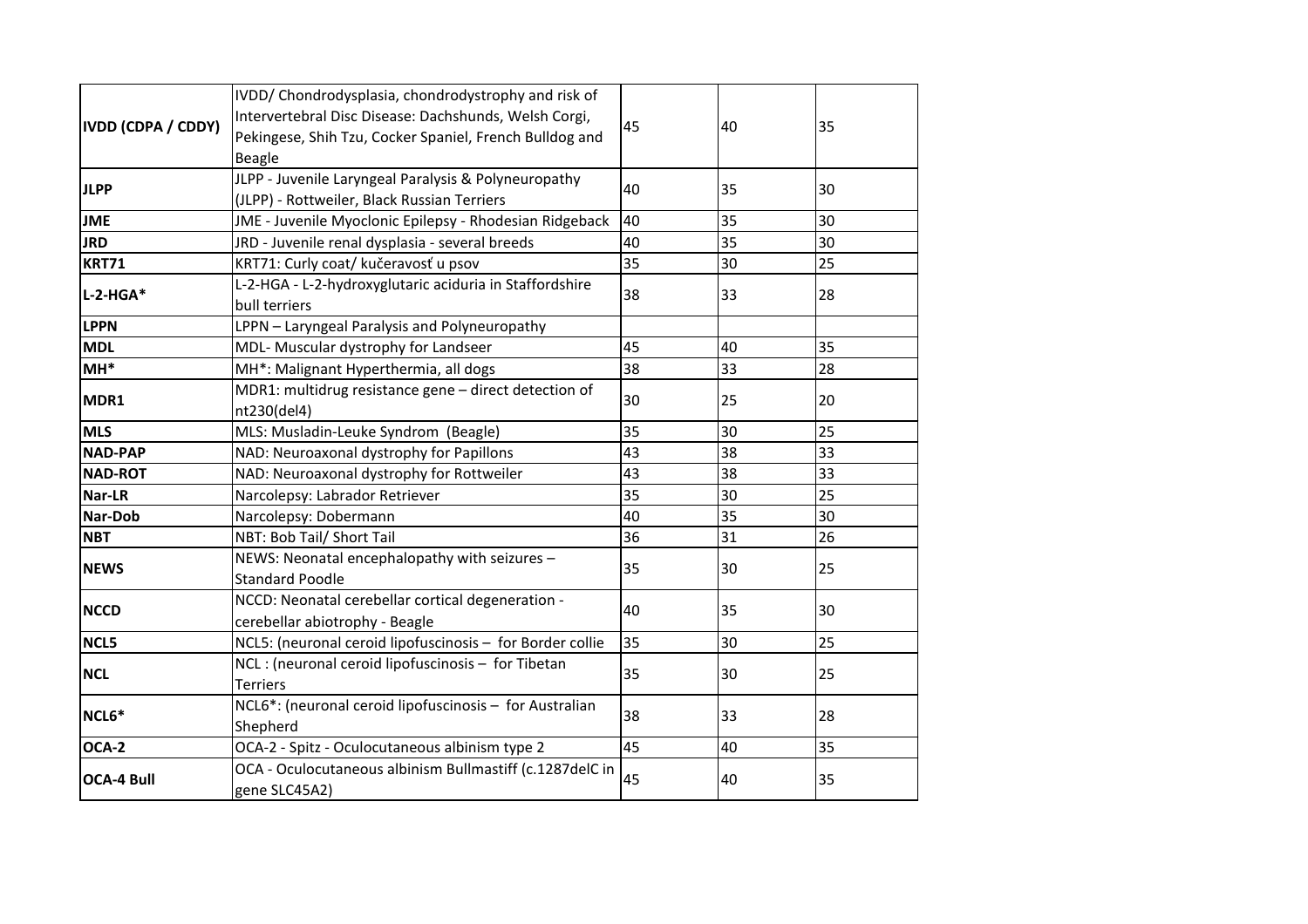| <b>OCA-4 Dob</b>        | OCA - Oculocutaneous albinism Doberman (SLC45A2,<br>4081bp del)                                                                                                      | 45 | 40 | 35 |
|-------------------------|----------------------------------------------------------------------------------------------------------------------------------------------------------------------|----|----|----|
| pap-PRA1                | pap-PRA1: progressive retinal atrophy - for Pappilons,<br>Phalens                                                                                                    | 30 | 25 | 20 |
| PCD-AM                  | PCD-AM primary ciliary dyskinesia for Alaskan Malamute                                                                                                               | 45 | 40 | 30 |
| <b>PK-BEAG</b>          | PK-BEAG: Deficiency of pyruvate kinase for Beagle                                                                                                                    | 40 | 35 | 30 |
| <b>PK-LABR</b>          | PK-LABR: Deficiency of pyruvate kinase for Labrador<br>retriever                                                                                                     | 40 | 35 | 30 |
| <b>PK-MOPS</b>          | PK-MOPS: Deficiency of pyruvate kinase for Pug (Mops)                                                                                                                | 40 | 35 | 30 |
| <b>PK-WHWT</b>          | PK-WHWT: Deficiency of pyruvate kinase for Cairn Terrier<br>and West Highland White Terrier                                                                          | 40 | 35 | 30 |
| <b>PLL</b>              | PLL: PRIMARY LENS LUXATION                                                                                                                                           | 35 | 30 | 25 |
| PRA-BBS2                | PRA-BBS2: Progressive retinal atrophy for Sheltie                                                                                                                    | 40 | 35 | 30 |
| PRA-BBS2 + PRA-shet     | PRA-BBS2+ PRA-Shet: Progressive retinal atrophy for<br>Sheltie (two analyses BBS2 and CNGA1 gene)                                                                    | 60 | 55 | 50 |
| PRA-cord1               | PRA-cord1: Progressive retinal atrophy for Standard wire-<br>haired dachshunds, miniature long-haired dachshunds,<br>english springer spaniels and pit bull terriers | 30 | 25 | 20 |
| PRA-cord2               | PRA-cord2: for standard wire-haired dachshunds                                                                                                                       | 30 | 25 | 20 |
| <b>PRA-prcd</b>         | PRA-prcd: Progressive retinal atrophy for several breeds                                                                                                             | 35 | 30 | 25 |
| PRA-rcd2                | PRA-rcd2 for collie                                                                                                                                                  | 35 | 30 | 25 |
| PRA-rcd3                | PRA-rcd3: Progressive retinal atrophy for Cardigan Welsh<br>Corgi                                                                                                    | 35 | 30 | 25 |
| PRA-rcd4*               | PRA-rcd4*: Progressive retinal atrophy for Terriers,<br>Setters etc.                                                                                                 | 38 | 33 | 28 |
| <b>PRA-shet</b>         | PRA-shet (CNGA1): Progressive retinal atrophy for Sheltie                                                                                                            | 40 | 35 | 30 |
| <b>Raine synrome</b>    | Raine syndrome - Dental Hypomineralization for Border<br>Collie                                                                                                      | 40 | 35 | 30 |
| <b>SD2 - Dwarf LABR</b> | SD2 - skeletal dysplasia 2 - Dwarf for Labrador                                                                                                                      | 40 | 35 | 30 |
| SDCA1*                  | SDCA1 -Spongy cerebellar degeneration with cerebellar<br>ataxia (Belgian shepherds - malinois)                                                                       | 38 | 33 | 28 |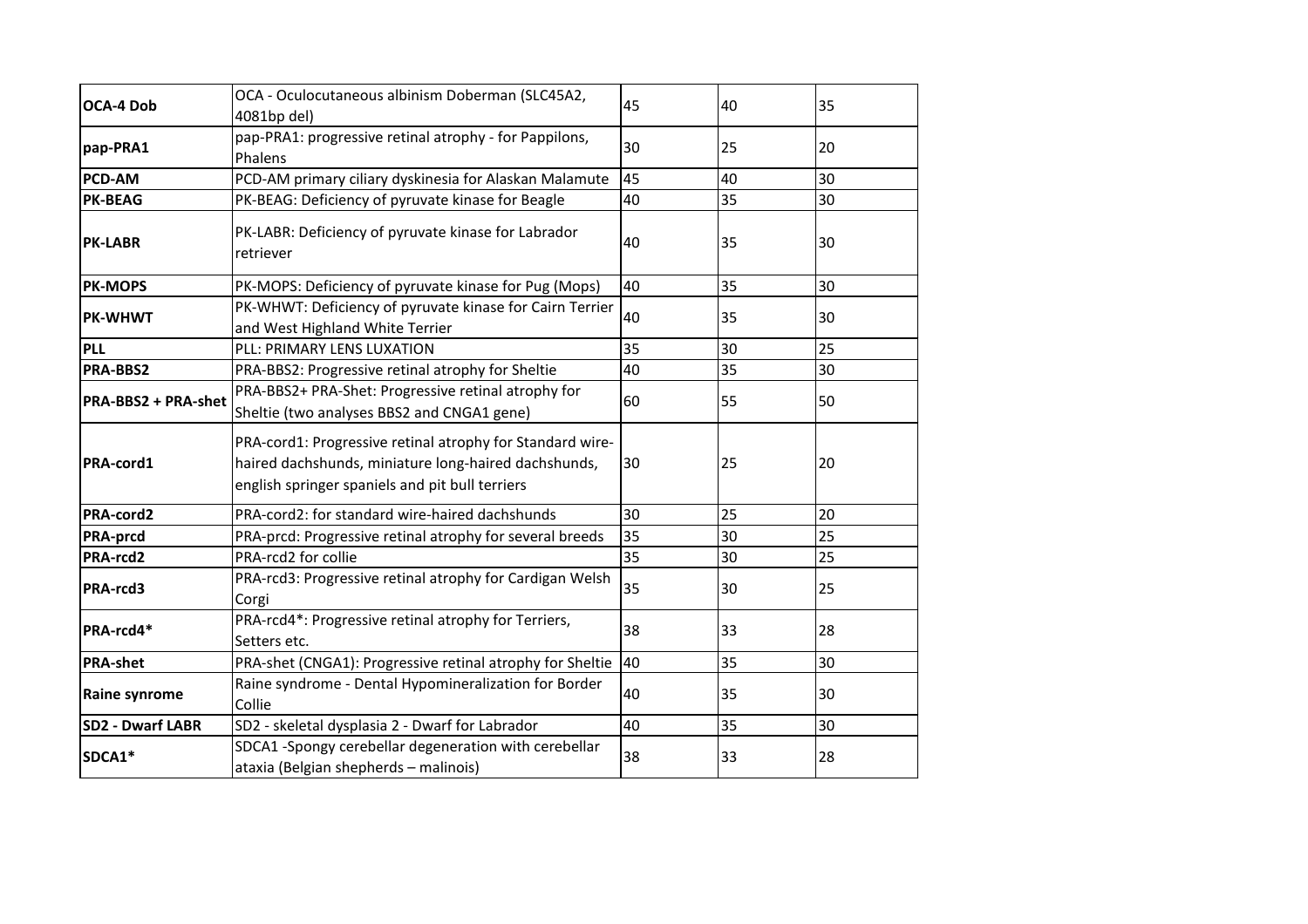| SDCA <sub>2</sub> | SDCA2 -Spongy cerebellar degeneration with cerebellar<br>ataxia (Belgian shepherds - malinois)           | 38 | 33 | 28 |
|-------------------|----------------------------------------------------------------------------------------------------------|----|----|----|
| <b>SN</b>         | SN - Sensory neuropathy for Border Collie                                                                | 45 | 40 | 35 |
| <b>TNS</b>        | TNS: Trapped Neutrophil Syndrome - for Border collie                                                     | 30 | 25 | 20 |
| <b>VDEG</b>       | VDEG - Van den Ende-Gupta syndrome in Wire Fox<br>Terrier                                                | 45 | 40 | 35 |
| <b>vWDI</b>       | <b>I</b> vWDI: von Willebrand disease for several breed                                                  | 35 | 30 | 25 |
| <b>IvWDII</b>     | vWDII: von Willebrand disease for German Shorthaired<br>Pointers, German Wirehaired Pointers and Collies | 40 | 35 | 30 |
| lvWDIII.          | VWDIII: von Willebrand disease for Shetland Sheepdog                                                     | 35 | 30 | 25 |
| XL-PRA1           | XL-PRA1 for husky and samoyed                                                                            | 48 | 43 | 38 |
| XL-PRA2           | XL-PRA2 for Miniature Schnauzer                                                                          | 48 | 43 | 38 |

 **\* analysis is performed by direct sequencing, analysis lasts 10-15 working days**

**# analysis performed by partner lab**

## **DNA-profile of dogs**

| <b>Type of analysis</b> | Description                                                              | Price per dog   Price per dog   Price per dog<br>$(1-5$ dogs) | $(6 \text{ or more})$<br> dogs) | from stored<br><b>Isample</b> |
|-------------------------|--------------------------------------------------------------------------|---------------------------------------------------------------|---------------------------------|-------------------------------|
| DNA profile             | STR-21 loci + amelogenin (ISAG 2006), profile DNA<br>including parentage | 42                                                            |                                 | 132                           |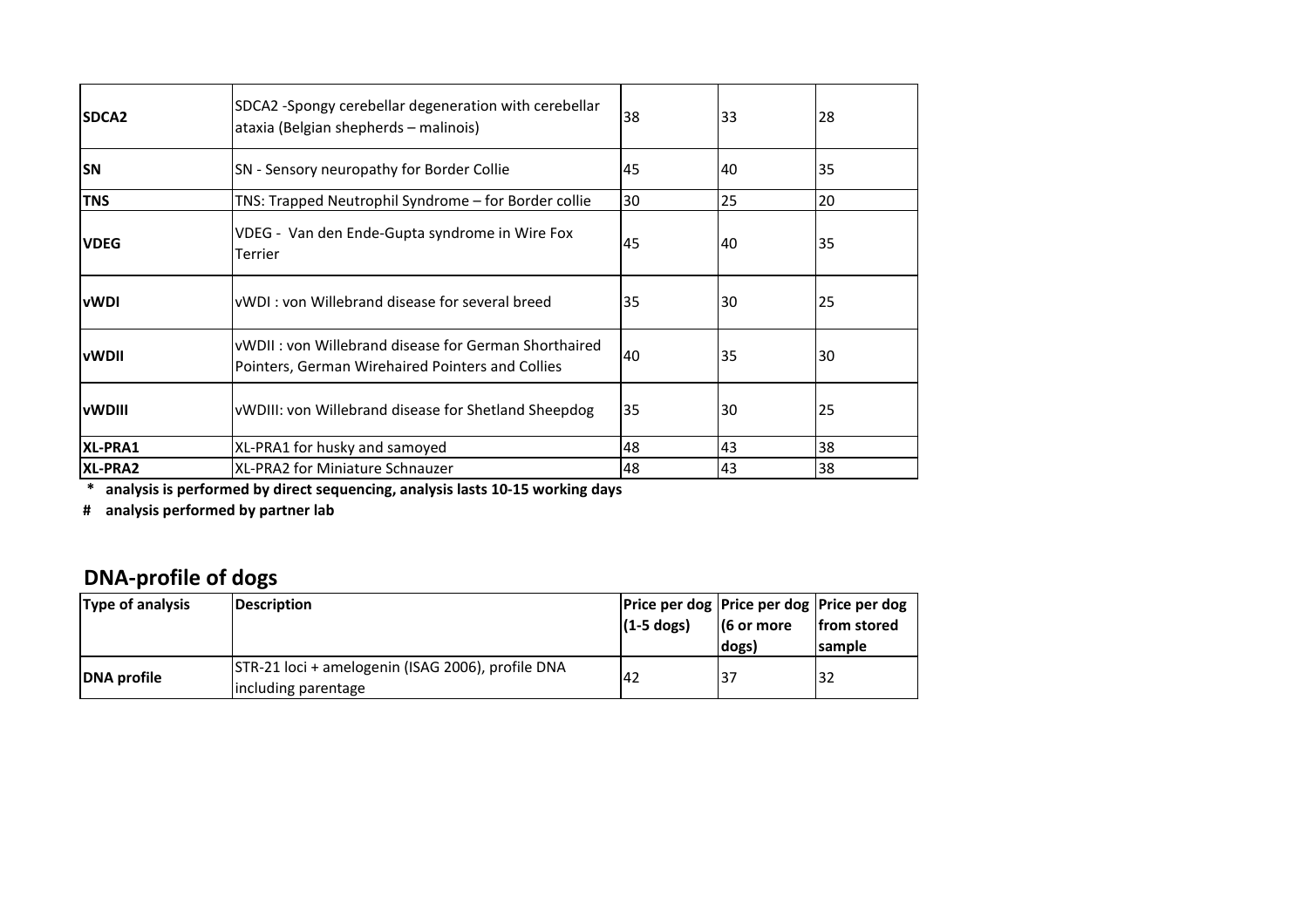### **Coat type and quality (dogs)**

| <b>Type of analysis</b> | <b>Description</b>                                                                                                                                                      | $(1-5$ dogs) | Price per dog   Price per dog   Price per dog<br>(6 or more<br>dogs) | from stored<br>sample |
|-------------------------|-------------------------------------------------------------------------------------------------------------------------------------------------------------------------|--------------|----------------------------------------------------------------------|-----------------------|
| <b>FGF5 (L)</b>         | FGF5 (L:) Fluffy gene, long or short hair, c.284G>T many<br>breeds                                                                                                      | 35           | 30                                                                   | 25                    |
| <b>FGF5 (L4)</b>        | FGF5 (L4): Fluffy gene, long or short hair, c.559-<br>560dupGG for French Bulldog                                                                                       | 42           | 37                                                                   | 32                    |
| Hairless*               | Hairless: for Chinese Crested, Peruvian Inca Orchid and<br>Mexican Xoloitzcuintle                                                                                       | 38           | 33                                                                   | 28                    |
| <b>KRT71</b>            | KRT71: Curly coat                                                                                                                                                       | 35           | 30                                                                   | 25                    |
| <b>Locus A</b>          | Locus A: (coat colour - ay >aw> at> a)                                                                                                                                  | 40           | 35                                                                   | 30                    |
| <b>Locus B</b>          | Locus B: (coat colour)                                                                                                                                                  | 40           | 35                                                                   | 30                    |
| Locus BE*               | Locus BE (coat colour) - brown aussie                                                                                                                                   | 30           | 25                                                                   | 20                    |
| <b>Locus Cocoa</b>      | Locus Cocoa French Bulldog                                                                                                                                              | 45           | 40                                                                   | 35                    |
| Locus D (d1)            | Locus D: (coat colour) - previous D, several breeds                                                                                                                     | 36           | 31                                                                   | 26                    |
| Locus D (d2)            | Locus D: (coat colour) Chow Chow, Sloughi, Thai<br>Ridgeback, French Bulldog                                                                                            | 40           | 35                                                                   | 30                    |
| Locus D (d3)            | Locus D: (coat colour) Chihuahua, Hungarian mudis,<br>Hungarian pumis, Italian greyhound, Pekingese, Shetland<br>sheepdog, Shih-Tzu, Tibetan mastiff, Yorkshire terrier | 40           | 35                                                                   | 30                    |
| Locus d1+d2             | Locus D (d1+d2): (coat colour)                                                                                                                                          | 63           | 58                                                                   | 53                    |
| Locus d1+d3             | Locus D (d1+d2): (coat colour)                                                                                                                                          | 63           | 58                                                                   | 53                    |
| <b>Locus E</b>          | Locus E: (coat colour)                                                                                                                                                  | 36           | 31                                                                   | 26                    |
| <b>Locus EM</b>         | Locus EM-melanistic mask: (coat colour)                                                                                                                                 | 30           | 25                                                                   | 20                    |
| <b>Locus K</b>          | Locus K: (coat colour)                                                                                                                                                  | 36           | 31                                                                   | 26                    |
| Locus M / Merle         | Locus M - Merle gene(coat colour), merle/cryptic merle                                                                                                                  | 30           | 25                                                                   | 20                    |
| <b>Locus S</b>          | Locus S: (coat colour), white factor                                                                                                                                    | 36           | 31                                                                   | 26                    |
| <b>NBT</b>              | NBT: Bob Tail/ Short Tail                                                                                                                                               | 36           | 31                                                                   | 26                    |
| RSPO2/IC                | RSPO2/IC: improper coat                                                                                                                                                 | 30           | 25                                                                   | 20                    |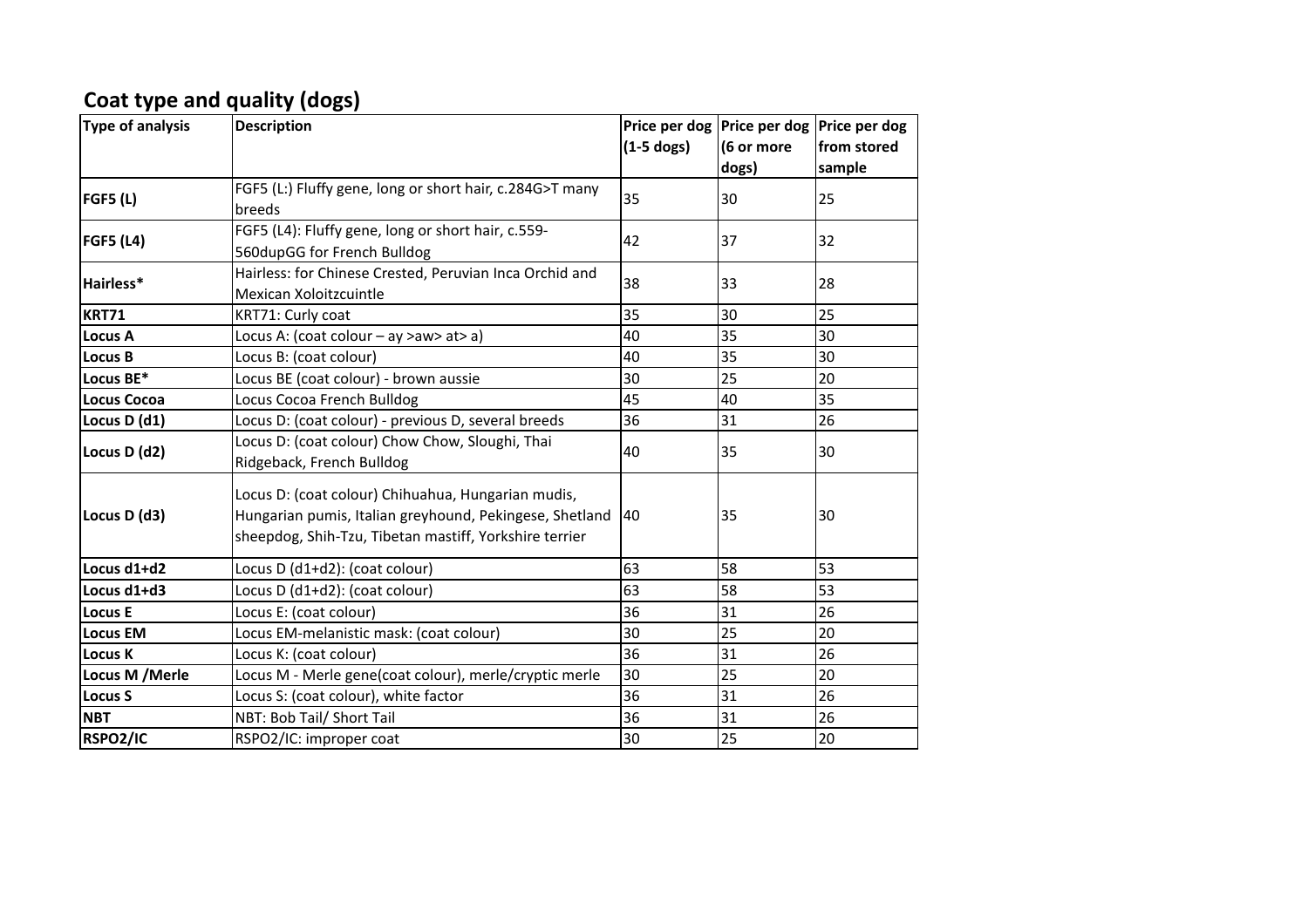# **Hereditary disease of cats**

| Type of analysis | <b>Description</b>                            | Price per cat<br>$(1-5 cat)$ | Price per cat<br>$(6 \text{ or more})$ | <b>Price per cat</b><br>from stored |
|------------------|-----------------------------------------------|------------------------------|----------------------------------------|-------------------------------------|
|                  |                                               |                              |                                        | sample                              |
| Maine pack 1     | HCM-Maine + PKD + PK deficiency + SMA         | 122                          | 1117                                   | 112                                 |
| Maine pack 2     | HCM-Maine + PK deficiency + SMA               | 93                           | 188                                    | 183                                 |
| HCM-Maine        | Hypertrophic cardiomyopathy (HCM)- Maine coon | 44                           | 139                                    | 34                                  |
| HCM-Ragdoll      | Hypertrophic cardiomyopathy (HCM)- Ragdoll    | 44                           | 139                                    | 34                                  |
| <b>PKD</b>       | PKD: Polycystic Kidney Disease (for cats)     | 30                           | 25                                     | 20                                  |
| PK deficiency    | Pyruvate kinase deficiency (PK Def.)          | l40                          | 135                                    | l30                                 |
| <b>SMA-Maine</b> | Spinal muscular atrophy                       | 138                          | 33                                     | 28                                  |

## **Infectious diseases of dogs/ cats**

| Type of analysis   | <b>Description</b>           | <b>Price per pcs</b> | <b>Price per pcs</b>  | <b>Price per pcs</b> |
|--------------------|------------------------------|----------------------|-----------------------|----------------------|
|                    |                              | $(1-5)$              | $(6 \text{ or more})$ | from stored          |
|                    |                              |                      |                       | sample               |
| <b>ICHV</b>        | Canine Herpes Virus (by PCR) | 30                   | 30                    |                      |
| Chlamydiaceae      | Chlamydiaceae - canis, felis | 30                   | 30                    |                      |
| <b>Mycoplasma</b>  | Mycoplasma haemocanis (dogs) | 35                   | l30                   |                      |
| <b>Ihaemocanis</b> |                              |                      |                       |                      |
| Mycoplasma         | Mycoplasma haemofelis (cats) | 35                   | 30                    |                      |
| <b>Inaemofelis</b> |                              |                      |                       |                      |
| Mycoplasma canis   | Mycoplasma canis             | 35                   | 30                    |                      |

#### **OTHER ANALYSIS**

| Type of analysis      | Description                                     | Price per pcs   Price per pcs   Price per pcs<br>$(1-5)$ | $(6 \text{ or more})$ | from stored<br><b>Isample</b> |
|-----------------------|-------------------------------------------------|----------------------------------------------------------|-----------------------|-------------------------------|
| <b>GENDER MAMMALS</b> | Determination of sex in mammals by DNA analysis | 20                                                       | 18                    | 115                           |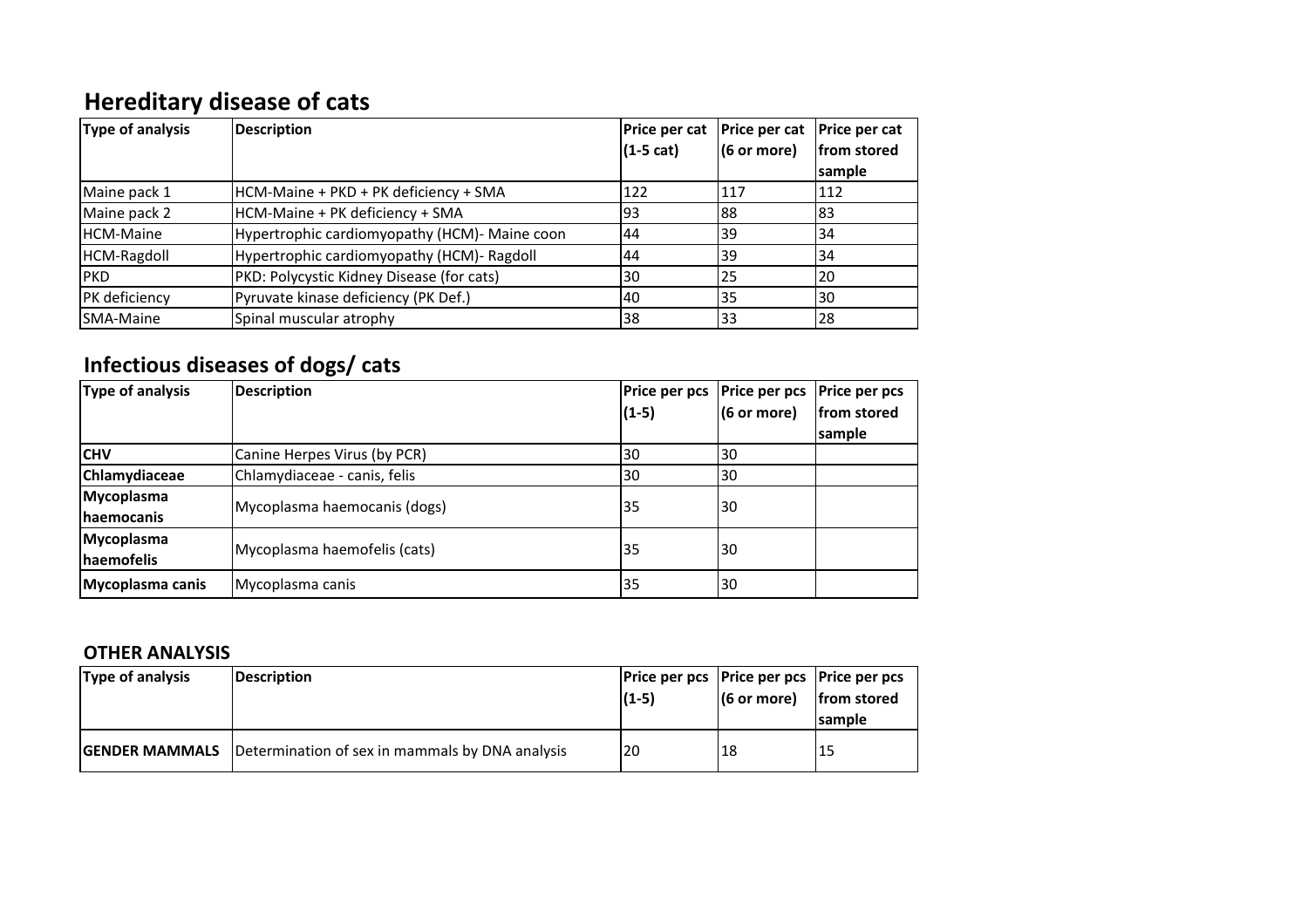### **ANALYSES FOR BIRDS**

| <b>Type of analysis</b>                        | <b>Description</b>                                                                                      | Price per pcs<br>$(1-5 \text{ birds})$<br>results by<br>mail | <b>Price per pcs</b><br>$(6 - 10)$ results $(11$ or more)<br>by mail | <b>Price per pcs</b><br>results by<br>mail | Price per pcs<br>$(1-5 \text{ birds})$<br>results by<br>email | <b>Price per</b><br>pcs (6-10)<br>results by<br>email | <b>Price per</b><br>pcs (11 or<br>more) by<br>email |
|------------------------------------------------|---------------------------------------------------------------------------------------------------------|--------------------------------------------------------------|----------------------------------------------------------------------|--------------------------------------------|---------------------------------------------------------------|-------------------------------------------------------|-----------------------------------------------------|
|                                                | Non-standard sample extra fee for processing of non-standard sample                                     | 1,00€                                                        | 1,00€                                                                | 1,00€                                      | 1,00€                                                         | 1,00€                                                 | 1,00€                                               |
| Unfilled order form                            | Fee for a unfilled order form                                                                           | 1,00€                                                        | 1,00€                                                                | 1,00€                                      | 1,00€                                                         | 1,00€                                                 | 1,00€                                               |
| <b>DNA-sexing</b>                              | Determination of bird sex by DNA analysis from<br>blood/feathers (standard analysis time 10 BD)         | 9,00€                                                        | 8,50€                                                                | 8,00€                                      | 8,00€                                                         | 7,50€                                                 | 7,00€                                               |
| <b>DNA-sexing</b>                              | Determination of bird sex from blood/feathers by DNA<br>analysis (express - 4 business days)            | 13,50€                                                       | 13,00€                                                               | 12,50€                                     | 11,50€                                                        | 11,00€                                                | 10,50€                                              |
| <b>DNA-sexing</b>                              | Determination of bird sex by DNA analysis from egg shell<br>(standard analysis time - 10 bussines days) | 13,50€                                                       | 13,00€                                                               | 12,50€                                     | 11,50€                                                        | 11,00€                                                | 10,50€                                              |
| <b>DNA-sexing</b>                              | Determination of bird sex from blood/feathers by DNA<br>analysis (express - 36 hours)                   | 50,00€                                                       |                                                                      |                                            |                                                               |                                                       |                                                     |
| <b>Certificate</b>                             | Decorative certificate, result of bird sexing                                                           | 1,00€                                                        |                                                                      |                                            |                                                               |                                                       |                                                     |
| <b>APV</b>                                     | Avian polyoma virus (standard analysis time - 10 bussines<br>days)                                      | 15,00€                                                       | 14,50€                                                               | 14,00€                                     | 13,00€                                                        | 12,50€                                                | 12,00€                                              |
| Chl. psittaci                                  | Chlamydophila psittaci (standard analysis time - 10<br>bussines days)                                   | 18,00€                                                       | 17,50€                                                               | 17,00€                                     | 15,00€                                                        | 14,50€                                                | 14,00€                                              |
| <b>PBFD</b>                                    | Circovirus (Psittacine Beak and Feather Disease) (standard<br>analysis time - 10 bussines days)         | 15,00€                                                       | 14,00€                                                               | 14,00€                                     | 13,00€                                                        | 12,50€                                                | 12,00€                                              |
| <b>APV+PBFD</b>                                | Combi test (standard analysis time - 10 bussines days)                                                  | 23,00€                                                       | 22,50€                                                               | 22,00€                                     | 22,00€                                                        | 21,50€                                                | 21,00€                                              |
| APV+PBFD+Chl. psit.                            | Combi test (standard analysis time - 10 bussines days)                                                  | 41,00€                                                       | 40,50€                                                               | 40,00€                                     | 39,00€                                                        | 38,50€                                                | 38,00€                                              |
| <b>APV+Chl. Psittaci</b>                       | Combi test (standard analysis time - 10 bussines days)                                                  | 29,00€                                                       | 28,50€                                                               | 28,00€                                     | 27,00€                                                        | 26,50€                                                | 26,00€                                              |
| PBFD+Chl. Psittaci                             | Combi test (standard analysis time - 10 bussines days)                                                  | 29,00€                                                       | 28,50€                                                               | 28,00€                                     | 27,00€                                                        | 26,50€                                                | 26,00€                                              |
| DNA-sexing+PBFD                                | Combi test (standard analysis time - 10 bussines days)                                                  | 20,00€                                                       | 19,50€                                                               | 19,00€                                     | 18,00€                                                        | 17,50€                                                | 17,00€                                              |
| <b>DNA-sexing+APV</b>                          | Combi test (standard analysis time - 10 bussines days)                                                  | 20,00€                                                       | 19,50€                                                               | 19,00€                                     | 18,00€                                                        | 17,50€                                                | 17,00€                                              |
| <b>DNA-sexing+ PBFD+</b><br><b>APV</b>         | Combi test (standard analysis time - 10 bussines days)                                                  | 28,00€                                                       | 27,50€                                                               | 27,00€                                     | 27,00€                                                        | 26,50€                                                | 26,00€                                              |
| <b>DNA-sexing+ PBFD+</b><br>APV+ Chl. Psittaci | Combi test (standard analysis time - 10 bussines days)                                                  | 46,00€                                                       | 45,50€                                                               | 45,00€                                     | 44,00€                                                        | 43,50€                                                | 43,00€                                              |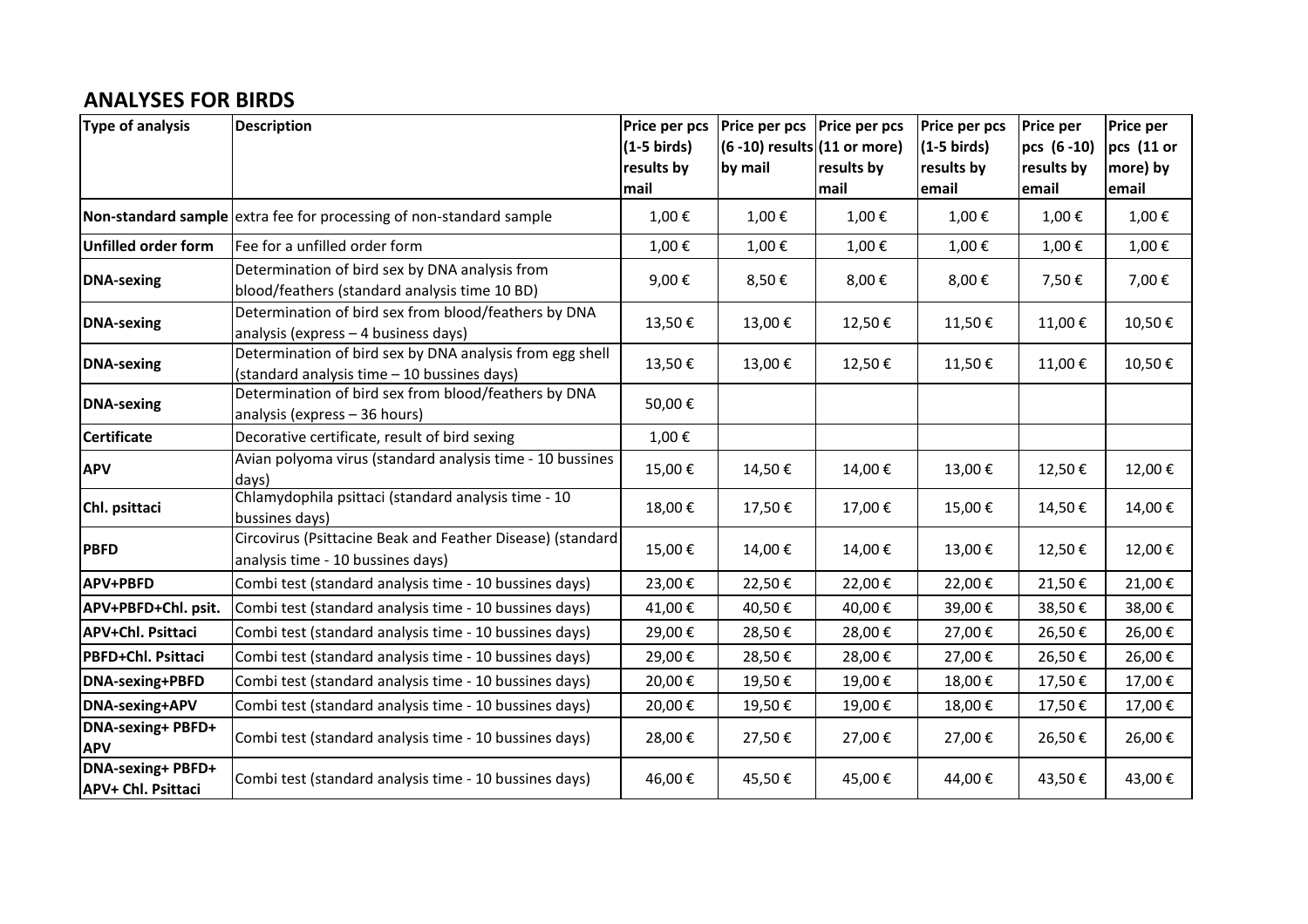### **VOUCHERS FOR BIRDS BIRD SEXING**

| <b>TYPE</b>         | <b>DESCRIPTION</b>                                         | Price per |
|---------------------|------------------------------------------------------------|-----------|
|                     |                                                            | voucher   |
| <b>VOUCHER 20P</b>  | for DNA-sexing for 20 samples, the results via post        | 130,00€   |
| <b>VOUCHER 50P</b>  | for DNA-sexing for 50 samples, the results via post        | 300,00€   |
| <b>VOUCHER 80P</b>  | for DNA-sexing for 80 samples, the results via post        | 440,00€   |
| <b>VOUCHER 100P</b> | for DNA-sexing for 100 samples, the results via post       | 500,00€   |
| <b>VOUCHER 20E</b>  | for DNA-sexing for 20 samples, the results only via email  | 120,00€   |
| <b>VOUCHER 50E</b>  | for DNA-sexing for 50 samples, the results only via email  | 275,00€   |
| <b>VOUCHER 80E</b>  | for DNA-sexing for 80 samples, the results only via email  | 400,00€   |
| <b>VOUCHER 100E</b> | for DNA-sexing for 100 samples, the results only via email | 450,00€   |

## **VOUCHERS FOR BIRD DISEASE (APV, PBFD)**

| <b>TYPE</b>         | <b>DESCRIPTION</b>                                           | Price per |
|---------------------|--------------------------------------------------------------|-----------|
|                     |                                                              | voucher   |
| <b>Voucher D10P</b> | detection disease for 10 samples, the results via post       | 120,00€   |
| Voucher D20P        | detection disease for 20 samples, the results via post       | 230,00€   |
| Voucher D30P        | detection disease for 30 samples, the results via post       | 330,00€   |
| Voucher D50P        | detection disease for 50 samples, the results via post       | 400,00€   |
| Voucher D10E        | detection disease for 10 samples, the results only via email | 100,00€   |
| Voucher D20E        | detection disease for 20 samples, the results only via email | 190,00€   |
| Voucher D30E        | detection disease for 30 samples, the results only via email | 270,00€   |
| Voucher D50E        | detection disease for 50 samples, the results only via email | 350,00€   |